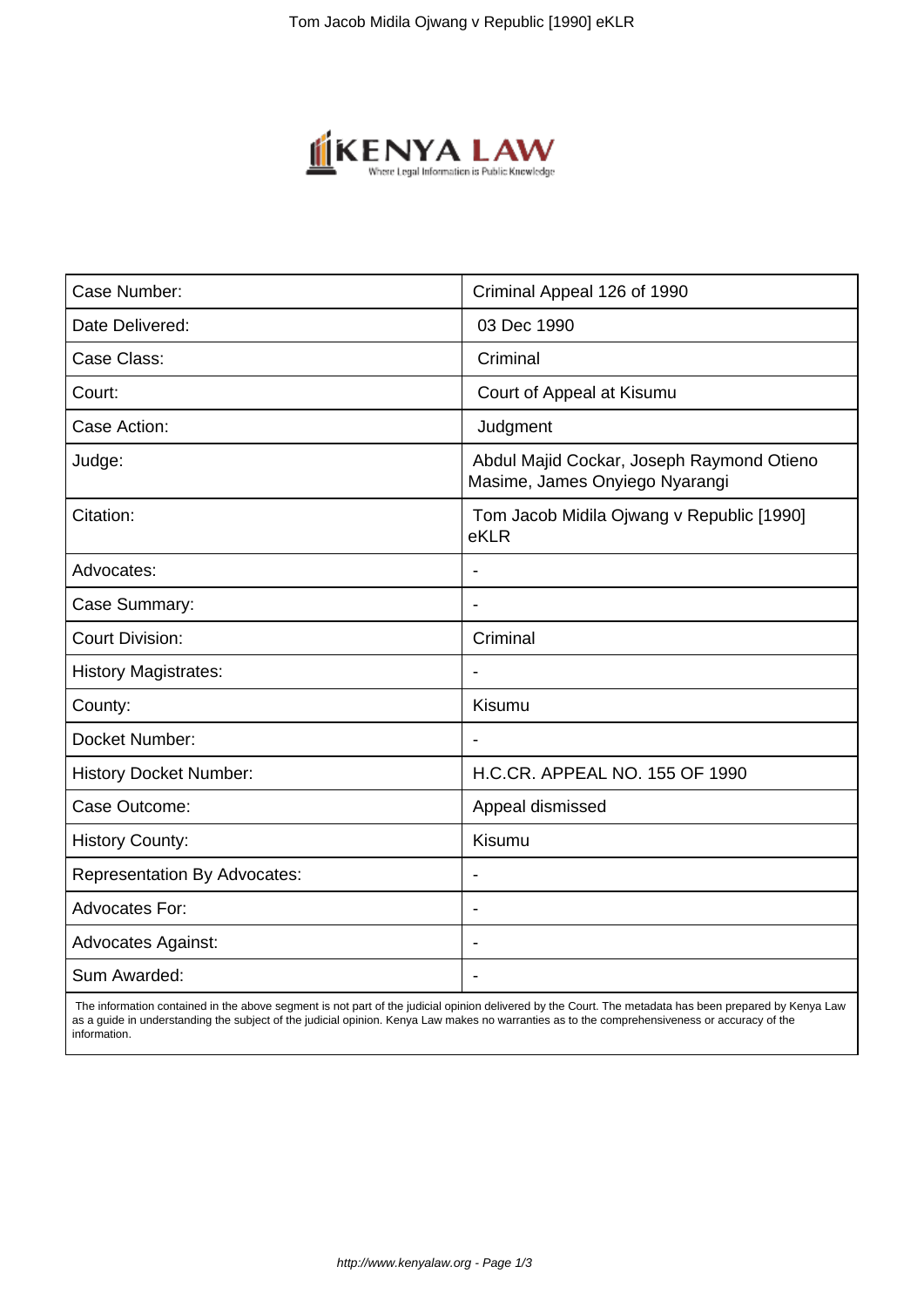# **IN THE COURT OF APPEAL**

## **AT KISUMU**

## **(CORAM: NYARANGI, MASIME & COCKAR, JJ.A.)**

### **CRIMINAL APPEAL NO. 126 OF 1990**

### **BETWEEN**

**TOM JACOB MIDILA OJWANG.............................................APPELLANT**

**AND**

**REPUBLIC.............................................................................................RESPONDENT**

**(Appeal from a judgment of the High Court of Kenya at Kisumu (Khamoni, J.) dated 5th October, 1990**

**in**

#### **H.C.CR. APPEAL NO. 155 OF 1990) \*\*\*\*\*\*\*\*\*\*\*\*\*\*\*\*\*\*\*\*\*\*\***

### **JUDGMENT OF THE COURT**

The appellant's vehicle crushed the deceased child then aged ten months while the child was within the verandah of its mother's house. The trial court and the High Court made the correct concurrent findings of fact that in the circumstances the appellant drove his vehicle in a dangerous manner. There is no issue of law raised worth considering.

The appeal is ordered to be dismissed.

Dated and delivered at Kisumu this 3rd day of December,1990.

**J.O. NYARANGI**

**.....................**

**JUDGE OF APPEAL**

**J.R.O. MASIME**

**.....................**

**JUDGE OF APPEAL**